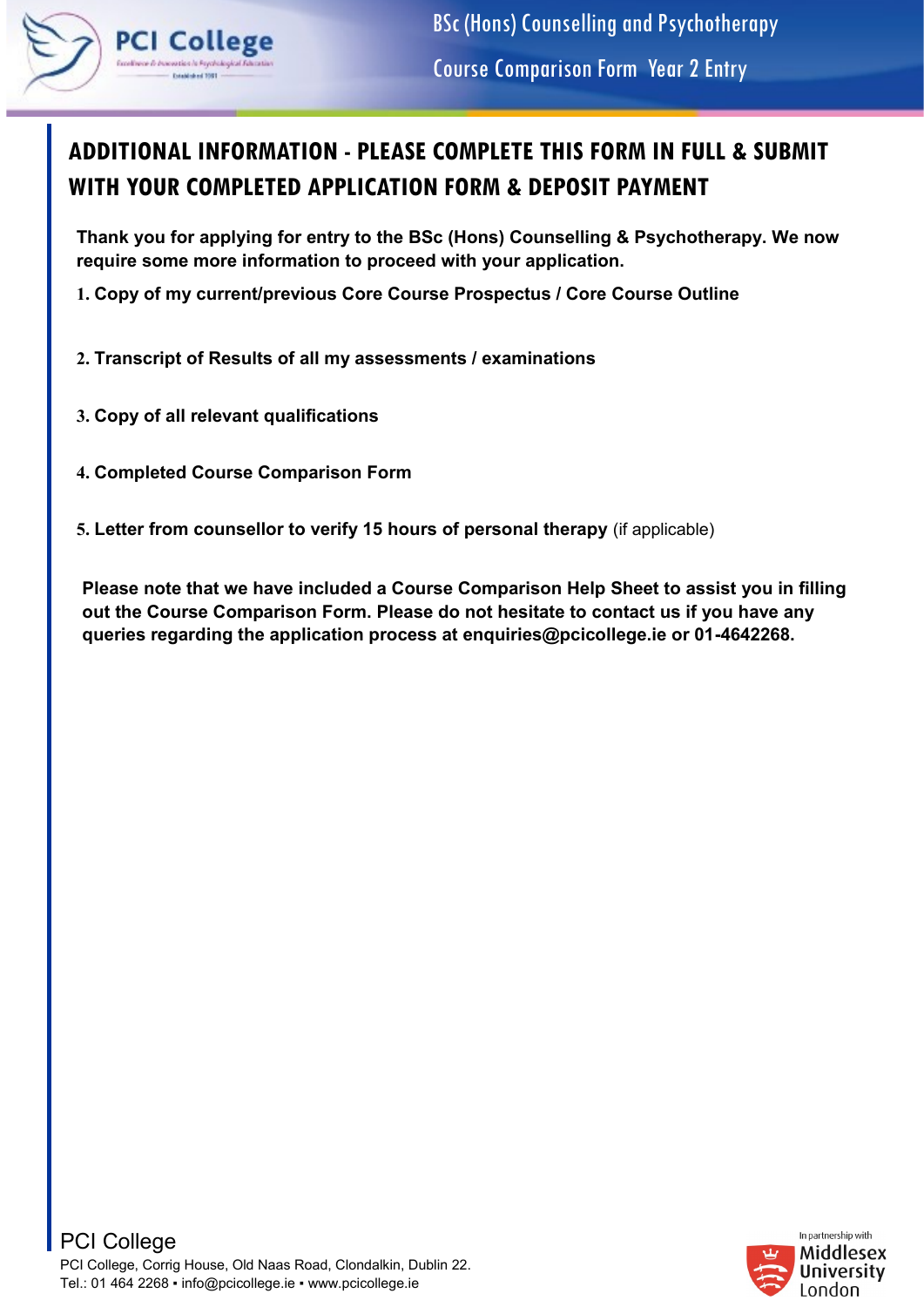

| <b>Module Number / Description</b>                                       | What is covered in the PCI College Module:                                                                                                                                                                                                                                    |
|--------------------------------------------------------------------------|-------------------------------------------------------------------------------------------------------------------------------------------------------------------------------------------------------------------------------------------------------------------------------|
|                                                                          | (Summary of Learning Outcomes.                                                                                                                                                                                                                                                |
|                                                                          | Further detail is available in the course Narratives)                                                                                                                                                                                                                         |
| Year 1:<br>CP411 Contemporary Humanistic &                               | The relationship between the Humanistic and Existential approaches to counselling and<br>$\bullet$<br>how such approaches can be integrated into personal and professional life.                                                                                              |
| <b>Existential Perspectives in Counselling</b><br>& Psychotherapy        | The contribution of key theorists to the Humanistic and Existential schools of counselling<br>$\bullet$<br>and psychotherapy.                                                                                                                                                 |
| 30 credits                                                               | The philosophical concepts underpinning Humanistic approaches and key philosophical<br>principles of Existentialism.                                                                                                                                                          |
|                                                                          | The main principles of the Person-Centred approach to therapy.                                                                                                                                                                                                                |
|                                                                          | The Person-Centred approach and the existentialist approach as a way of being.<br>$\bullet$                                                                                                                                                                                   |
|                                                                          | Reflect on Person-Centred and Existential models of process and change.<br>٠                                                                                                                                                                                                  |
|                                                                          | Identify common and unique characteristics of Humanistic and Existential psychotherapy.<br>$\bullet$                                                                                                                                                                          |
|                                                                          | Understand how to read the relevant literature on Humanistic and Existential approaches<br>٠                                                                                                                                                                                  |
| Year 1:                                                                  | Competency in a variety of key baseline counselling skills.<br>$\bullet$                                                                                                                                                                                                      |
| CP412: Professional Competence:<br>Counselling Skills & Ethical Practice | Establishing an appropriate setting for counselling, including making a working contract<br>$\bullet$<br>and managing personal and professional boundaries.                                                                                                                   |
| 30 credits                                                               | The importance of ethics in counselling and the influence of personal values on same.<br>$\bullet$                                                                                                                                                                            |
|                                                                          | Offering a structured counselling experience to a client.<br>$\bullet$                                                                                                                                                                                                        |
|                                                                          | The contribution of the therapist's use of self to the process and outcome of therapy.                                                                                                                                                                                        |
|                                                                          | Identify strengths and areas for improvement through reflection on triad/small group<br>work.                                                                                                                                                                                 |
|                                                                          | Understand the value of feedback, both giving and receiving, as well as ongoing reflective<br>٠<br>practice, individually and in groups.                                                                                                                                      |
| Year 1:                                                                  | The meaning and importance of self-awareness in becoming an effective counsellor and<br>$\bullet$                                                                                                                                                                             |
| CP413 Personal Development: Self-                                        | the tasks involved in integrating personal experiences into professional selves.                                                                                                                                                                                              |
| awareness & the Reflective Practitioner                                  | Demonstrate an ability to self-reflect on the development of your own self-concept, espe-<br>$\bullet$<br>cially in the areas of needs, values, internalised beliefs, motivations, emotional resilience<br>and the impact of same on personal and professional relationships. |
|                                                                          | Show increased awareness by reflecting on self through the lens of attachment theory<br>and the influence of same on emotional life and patterns of social relationships.                                                                                                     |
|                                                                          | Recognise personal defensive strategies and identify configurations of self.                                                                                                                                                                                                  |
|                                                                          | Prepare and deliver a verbal presentation to group.                                                                                                                                                                                                                           |

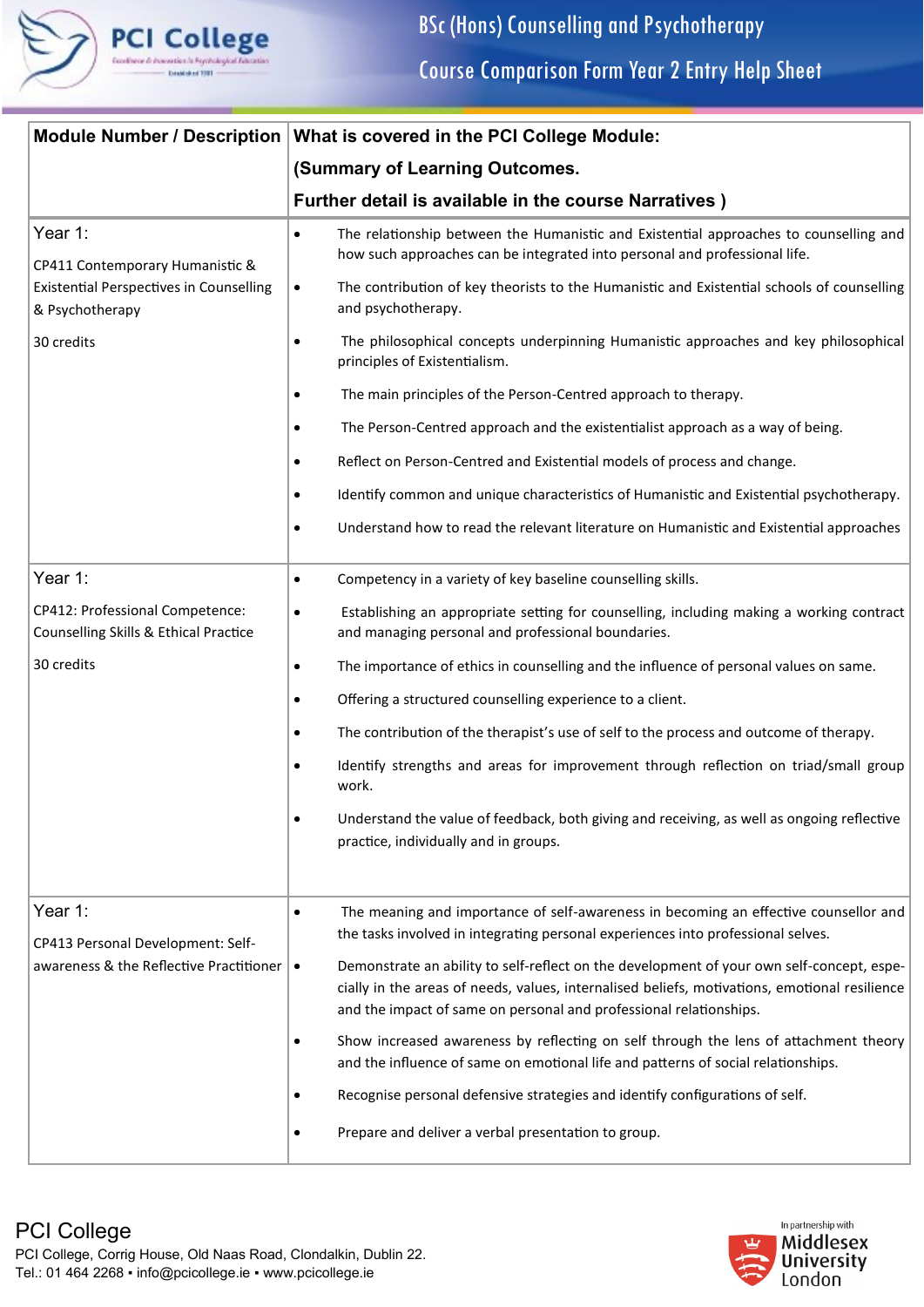

BSc (Hons) Counselling and Psychotherapy Course Comparison Form Year 2 Entry

| Name: |  |
|-------|--|
|       |  |
|       |  |

**Email Address:** \_\_\_\_\_\_\_\_\_\_\_\_\_\_\_\_\_\_\_\_\_\_\_\_\_\_\_\_\_\_\_

**Phone Number:** \_\_\_\_\_\_\_\_\_\_\_\_\_\_\_\_\_\_\_\_\_\_\_\_\_\_\_\_\_\_\_

**Registration Number (if known):** 

**I wish to apply for entry to the BSc (Hons) Counselling & Psychotherapy Programme and** I have completed the following course (s) relevant to my application:

\_\_\_\_\_\_\_\_\_\_\_\_\_\_\_\_\_\_\_\_\_\_\_\_\_\_\_\_\_\_\_\_\_\_\_\_\_\_\_\_\_\_\_\_\_\_\_\_\_\_\_\_\_\_\_\_\_\_\_\_\_\_\_\_\_\_\_\_\_\_\_\_\_\_\_\_\_

\_\_\_\_\_\_\_\_\_\_\_\_\_\_\_\_\_\_\_\_\_\_\_\_\_\_\_\_\_\_\_\_\_\_\_\_\_\_\_\_\_\_\_\_\_\_\_\_\_\_\_\_\_\_\_\_\_\_\_\_\_\_\_\_\_\_\_\_\_\_\_\_\_\_\_\_\_

**I attach the following:-**

- **1. Copy of my current/previous Core Course Prospectus / Core Course Outline** ❑
- **2. Transcript of Results of all my assessments / examinations** ❑
- **3. Copy of all relevant qualifications** ❑
- **4. Completed Course Comparison Form** ❑
- 5. **Letter from counsellor to verify 15 hours of personal therapy** (if applicable) ❑